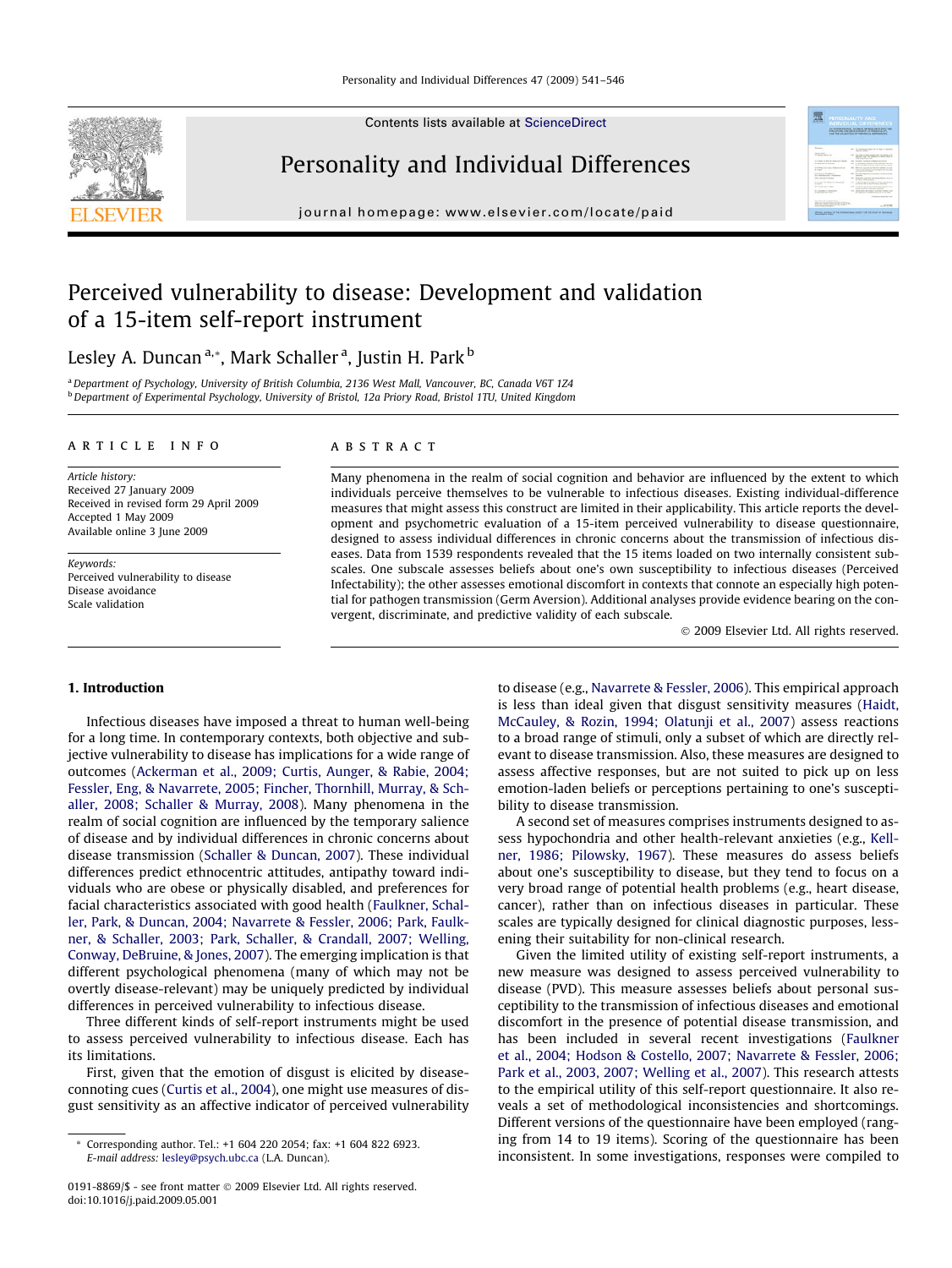<span id="page-1-0"></span>produce a single overall PVD score (e.g., [Faulkner et al., 2004\)](#page-4-0); in other investigations, subscale scores were computed (e.g., [Park](#page-5-0) [et al., 2003](#page-5-0)). The PVD questionnaire has not undergone psychometric validation. Consequently, no version of the PVD questionnaire has been published in the scientific literature.

This article is designed to overcome those limitations. We provide a psychometric assessment of 19 items that comprise the longest regularly used version of the PVD questionnaire.

# 2. Methods and results

#### 2.1. Item development

Nineteen items were designed to assess either general beliefs about personal susceptibility to infectious diseases or discomfort in situations in which the possibility of disease transmission was salient. These items were constructed by the first author, who solicited input and item nominations from colleagues familiar with research on disgust and infectious diseases. Approximately half the items were reverse scored. Participants responded to each item on a 7-point scale (with endpoints labelled ''strongly disagree" and "strongly agree").

#### 2.2. Item reduction and factor analysis

#### 2.2.1. Participants and dataset

There were 1539 participants across 22 different studies. In each study, participants completed the 19-item version of the PVD questionnaire among other questionnaires and tasks. For four studies, participants were undergraduate students at the University of Groningen, in the Netherlands ( $n = 424$ ; 291 female, 133 male; mean age = 20.8). For the remaining studies, participants were undergraduate students at the University of British Columbia, in Canada ( $n = 1117$ ; 843 female, 272 male; mean age = 20.1). The UBC sample was ethnically diverse, including 595 participants of East Asian heritage, 353 participants of European heritage, and 167 participants from a variety of other ethnic backgrounds.

#### 2.2.2. Inter-item correlations

Inter-item correlations for all 19 items were computed for the 1508 participants who answered every item. Results revealed that four items had unacceptably weak inter-item relationships (|r|s < .3; [Tabachnick & Fidell, 2001\)](#page-5-0). These items were removed, leaving 15 items (that all 1539 participants had completed) for further analysis.

#### 2.2.3. Factor analyses

The 15 remaining items were subjected to parallel analysis with principal axis factoring. Results indicated that two factors should be retained based on 95-percentile of random eigenvalues. A two-factor solution (with Direct Oblimin rotation) was forced. This solution accounted for 46.3% of the variance among the 15 items after extraction, with each of the 15 items loading .4 or higher on either Factor 1 or Factor 2; no items cross-loaded. Factor 1 comprised seven items that assess beliefs about immunological functioning and personal susceptibility to infectious diseases (Perceived Infectability). Factor 2 included eight items that assess aversive affective responses to situations that connote a relatively high likelihood of pathogen transmission (Germ Aversion). Table 1 lists each of the 15 items, along with factor loadings on each factor.

The factor structure was also tested using a polychoric correlation matrix. The same items loaded with similar strength on each factor (differences in factor loadings ranged from .042 to .115). Additional factor analyses were run separately on male, female, Dutch, Canadian, East Asian Canadian, and European Canadian participants. The items loading on each factor are identical, and the strengths of the loadings are highly similar across groups, suggesting a factor structure consistent across these demographic categories.

#### 2.2.4. Internal consistency

The 15 items showed an acceptable level of internal consistency (after reverse-scoring of items indicated in Table 1): Cronbach's alpha = .82. However, given evidence for two underlying factors, it seems appropriate to compute scores on separate subscales corresponding to the two factors. For the seven items on the Perceived Infectability factor, Cronbach's alpha = .87. For the eight items on the Germ Aversion factor, Cronbach's alpha = .74. Subscale scores are computed as the mean of all items within a factor (after reverse-scoring of indicated items). The subscale scores were only modestly correlated  $(r = .30)$ , indicating the utility of computing subscale scores for purposes of prediction.

#### 2.3. Construct validity and correlates

Subscale scores were computed as described above. Higher scores indicate greater perceived vulnerability to disease.

#### Table 1

Factor loadings of 15 items on the perceived vulnerability to disease (PVD) questionnaire.

|                                                                                                                            | Perceived Infectability (Factor<br>1) | Germ Aversion (Factor<br>2) |
|----------------------------------------------------------------------------------------------------------------------------|---------------------------------------|-----------------------------|
| In general, I am very susceptible to colds, flu and other infectious diseases. (Item 8)                                    | .812                                  | .009                        |
| I am unlikely to catch a cold, flu or other illness, even if it is 'going around'. (Item 12; reverse-scored)               | $-.742$                               | $-.031$                     |
| If an illness is 'going around', I will get it. (Item 2)                                                                   | .724                                  | .115                        |
| My immune system protects me from most illnesses that other people get. (Item 14; reverse-scored)                          | $-.713$                               | $-.073$                     |
| I am more likely than the people around me to catch an infectious disease. (Item 10)                                       | .685                                  | .080                        |
| My past experiences make me believe I am not likely to get sick even when my friends are sick. (Item 5;<br>reverse-scored) | $-.645$                               | $-.001$                     |
| I have a history of susceptibility to infectious disease. (Item 6)                                                         | .573                                  | .037                        |
| I prefer to wash my hands pretty soon after shaking someone's hand. (Item 7)                                               | .060                                  | .629                        |
| I avoid using public telephones because of the risk that I may catch something from the previous user. (Item<br>15)        | .018                                  | .578                        |
| I do not like to write with a pencil someone else has obviously chewed on. (Item 4)                                        | .006                                  | .551                        |
| I dislike wearing used clothes because you do not know what the last person who wore it was like. (Item 9)                 | .063                                  | .511                        |
| I am comfortable sharing a water bottle with a friend. (Item 3; reverse-scored)                                            | $-.008$                               | $-.509$                     |
| It really bothers me when people sneeze without covering their mouths. (Item 1)                                            | .037                                  | .470                        |
| It does not make me anxious to be around sick people. (Item 13; reverse-scored)                                            | $-.207$                               | $-.450$                     |
| My hands do not feel dirty after touching money. (Item 11; reverse-scored)                                                 | $-.024$                               | $- .438$                    |

Note: Items corresponding to each of the two factors (subscales) are listed according to the strength of their factor loading. Following each item, in parentheses, are suggestions for item order when constructing a 15-item self-report questionnaire.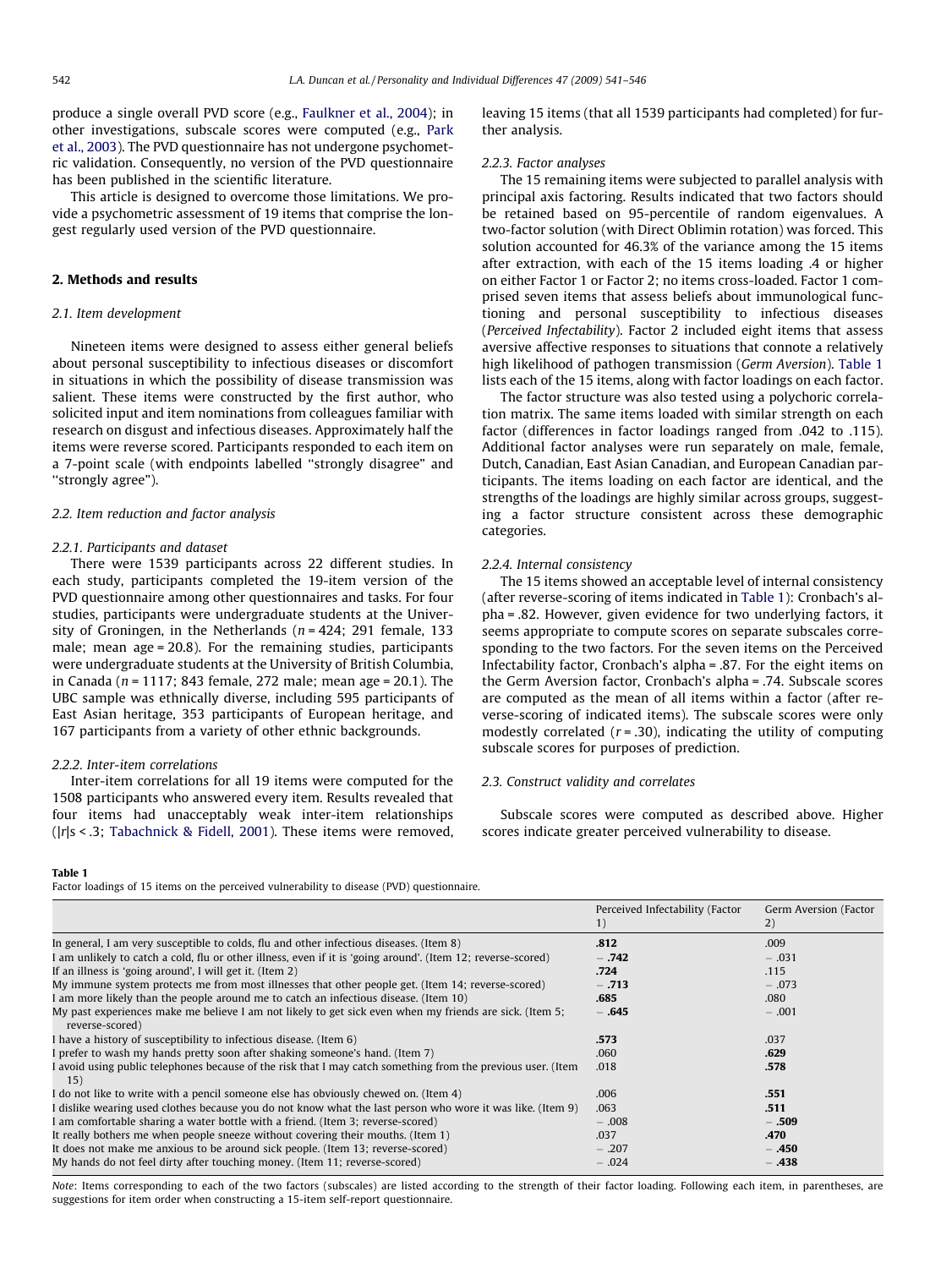#### 2.3.1. Participants and dataset

An additional 215 participants completed the 15-item version of the questionnaire. Perceived Infectability and Germ Aversion subscale scores were thus computed for a total of 1757 participants. These included 425 students from the University of Groningen (291 female, 134 male; mean age = 20.8) and 1332 from the University of British Columbia (1007 female, 325 male; mean age = 20.2). Further breakdown of the UBC sample revealed 686 participants of East Asian heritage, 438 participants of European heritage, and 208 participants from a variety of other ethnic backgrounds.

# 2.3.2. Gender differences

Gender differences emerged on both subscales. Compared to men, women had higher scores on both Perceived Infectability and Germ Aversion ( $ts = 6.80$  and 5.70, respectively; both ps < .001). Means and standard deviations are presented in Table 2.

#### 2.3.3. National and cultural differences

Table 2 also summarizes mean differences based on nationality and ethnic background. Compared to Canadian (UBC) participants, Dutch (University of Groningen) participants scored lower on both Perceived Infectability and Germ Aversion, (ts = 7.94 and 16.63, respectively, both ps < .001). Within the Canadian sample, oneway ANOVA's indicated there were ethnic differences on both PVD subscales (Perceived Infectability, F(3, 1753) = 111.93,  $p < .001$ ; Germ Aversion,  $F(3, 1753) = 24.50$ ,  $p < .001$ ). Post hoc comparisons using Tukey's HSD test revealed that participants of East Asian background had significantly higher Perceived Infectability scores than participants of other (non-European) ethnic backgrounds, and had higher Germ Aversion scores than participants of both European and other ethnic backgrounds (ps < .05).

#### 2.3.4. Assessment of convergent and discriminant validity

Within the complete set of 1757 responses, smaller subsets of participants completed additional self-report individual difference measures bearing on convergent and discriminant validity of the PVD questionnaire. Measures assessing hypochondria and other health-relevant beliefs were expected to correlate positively with PVD subscales. Measures assessing disgust sensitivity were also expected to correlate positively – especially with the Germ Avoidance subscale. In addition, we assessed relations with the Big Five personality traits, and with a wide variety of other measures on which data were available. As we discuss below, there are conceptual and/or empirical precedents to suggest that some of these additional measures may correlate with one or both PVD subscales; nevertheless, because these additional measures are conceptually distinct from both Perceived Infectability and Germ Aversion, these relations were expected to be only modest at best. Finally, we report on dispositional tendencies toward socially desirable responding; ideally, PVD subscales should be uncorrelated with this response bias.

| Table 2                                                                                |
|----------------------------------------------------------------------------------------|
| Mean scores on PVD subscales, illustrating gender, national, and cultural differences. |

|                            | N    | Perceived Infectability | <b>Germ Aversion</b> |
|----------------------------|------|-------------------------|----------------------|
| Men                        | 458  | 3.08(.98)               | 3.38(1.04)           |
| Women                      | 1299 | 3.50(1.19)              | 3.70(1.02)           |
| Dutch sample               | 425  | 3.01(1.15)              | 3.00(.82)            |
| Canadian sample            | 1332 | 3.52(1.12)              | 3.81(1.02)           |
| European ethnic heritage   | 438  | 3.48(1.20)              | 3.55(1.06)           |
| East Asian ethnic heritage | 686  | 3.59(1.05)              | 4.02(.95)            |
| Other ethnic heritage      | 208  | 3.33(1.12)              | 3.70(.98)            |
|                            |      |                         |                      |

Note: Standard deviations are indicated in parentheses.

#### 2.3.5. Correlations with hypochondria and health beliefs

A small subset of participants completed the 14 item Health Anxiety Inventory ([Salkovskis, Rimes, Warwick, & Clark, 2002\)](#page-5-0), the 14 item Whitely Index [\(Pilowsky, 1967](#page-5-0)), and the 27 item Illness Attitude Scale [\(Ferguson & Daniel, 1995; Kellner, 1986\)](#page-4-0). None of these questionnaires is specific to infectious diseases, although each assesses beliefs bearing on susceptibility to health threats, health anxiety, or hypochondriasis. Correlations between these measures and PVD subscales are presented in [Table 3.](#page-3-0) All correlations are positive. All three measures correlated more strongly with the Perceived Infectability subscale than with the Germ Aversion subscale (although not significantly so, given the small sample size associated with these analyses).

### 2.3.6. Correlations with disgust sensitivity

Subsets of participants completed one of two disgust sensitivity measures: a 32-item questionnaire (disgust sensitivity; [Haidt et al.,](#page-4-0) [1994\)](#page-4-0) and a revised 25-item questionnaire (disgust sensitivity – revised; [Olatunji et al., 2007\)](#page-5-0). Both assess emotional responses to specific elicitors. Disgust sensitivity was only weakly correlated with the PVD Perceived Infectability subscale, but more strongly correlated with the Germ Aversion subscale (see [Table 3\)](#page-3-0). The strongest relations were with the disgust sensitivity subscales most directly relevant to the transmission of infectious diseases (the ''interpersonal disgust" subscale identified by [Haidt et al.](#page-4-0) [\(1994\),](#page-4-0) and the ''contamination" subscale identified by [Olatunji](#page-5-0) [et al. \(2007\)\)](#page-5-0).

#### 2.3.7. Correlations with the Big Five personality traits

A subset of 661 participants completed a questionnaire assessing the Big Five personality traits ([John & Srivastava, 1999\)](#page-4-0). While none of these general personality factors correlated substantially with either PVD subscale, four of the five correlations with Germ Aversion were statistically significant, as were three of the five correlations with Perceived Infectability (see [Table 3\)](#page-3-0). The negative correlations between Germ Aversion and both extraversion and openness are notable, as they are conceptually consistent with previous research showing lower levels of extraversion and openness among populations with high prevalence of infectious disease ([Schaller & Murray, 2008\)](#page-5-0).

#### 2.3.8. Correlations with other traits

[Table 3](#page-3-0) lists correlations between the PVD subscales and a variety of additional trait measures: the Sociosexual Orientation Inventory, which measures preferences for restricted (e.g. monogamous) versus unrestricted (e.g. promiscuous) relationships ([Simpson &](#page-5-0) [Gangestad, 1991](#page-5-0)), Belief in a Dangerous World ([Altemeyer,](#page-4-0) [1988\)](#page-4-0), Social Dominance Orientation [\(Pratto, Sidanius, Stallworth,](#page-5-0) [& Malle, 1994\)](#page-5-0), Need for Structure ([Neuberg & Newsom, 1993\)](#page-5-0), Need for Cognition [\(Cacioppo & Petty, 1982](#page-4-0)), Faith in Intuition ([Ep](#page-4-0)[stein, Pacini, Denes-Raj, & Heier, 1996](#page-4-0)), and the Affect Intensity Measure [\(Larsen & Diener, 1987](#page-5-0)). Several results are worth noting. First, the negative correlations with the Sociosexual Orientation Inventory are consistent with research showing more restricted sexual behavior among populations with high prevalence of infectious disease ([Schaller & Murray, 2008\)](#page-5-0). Second, the relatively weak positive correlations with Belief in a Dangerous World indicate minimal overlap between PVD and perceived vulnerability to other interpersonal dangers. Third, both Faith in Intuition and Affect Intensity correlated positively with the Germ Aversion subscale, but less so with the Perceived Infectability subscale. These results are consistent with the expectation that Germ Aversion reflects a more intuitive, affect-based appraisal of disease vulnerability than Perceived Infectability.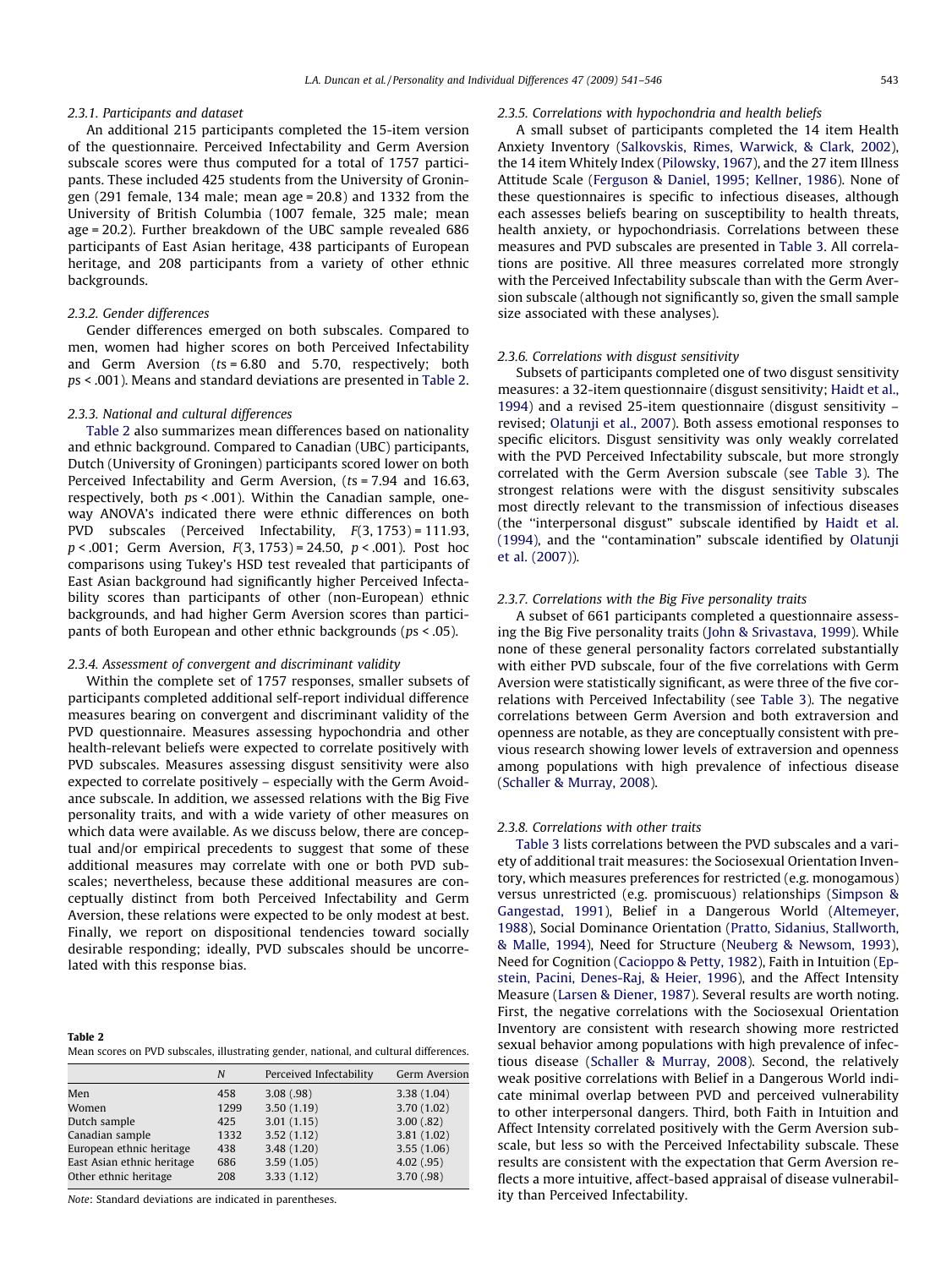#### <span id="page-3-0"></span>Table 3

Correlations of the PVD subscales with other individual difference measures.

| Individual difference measure                       | $\overline{N}$ | Perceived Infectability | Germ Aversion    | p-value for difference between r's |
|-----------------------------------------------------|----------------|-------------------------|------------------|------------------------------------|
| <b>Health Anxiety Inventory</b>                     | 35             | $.42^*$                 | .32              | .62                                |
| Whitely Index                                       | 30             | $.37*$                  | $.56***$         | .28                                |
| Illness attitudes scale total                       | 29             | $.72***$                | $.57***$         | .28                                |
| General hypochondriacal fears and beliefs           | 29             | $.72***$                | .60              | .40                                |
| Thanaphobia                                         | 29             | $.49^{\degree}$         | .38 <sup>°</sup> | .56                                |
| Coronary heart disease and associated health habits | 29             | .46'                    | .26              | .29                                |
| Symptom experience and frequency of treatment       | 29             | .39 <sup>°</sup>        | .32              | .70                                |
| Disgust sensitivity                                 | 983            | $.22$ **                | $.55***$         | < 001                              |
| Core                                                | 984            | $.17***$                | $.41***$         | < 0.001                            |
| Interpersonal                                       | 984            | $.16***$                | $.68***$         | < 001                              |
| Death and body envelope                             | 983            | $.20***$                | $.29***$         | .02                                |
| Sex                                                 | 984            | $.15***$                | $.38***$         | < 0.01                             |
| Disgust sensitivity - revised                       | 214            | .18                     | $.51***$         | < 0.01                             |
| Core                                                | 214            | $.20***$                | $.46***$         | < 0.01                             |
| Animal reminder                                     | 214            | .14 <sup>°</sup>        | $.31***$         | .04                                |
| Contamination                                       | 214            | .07                     | $.58***$         | < 001                              |
| Big Five inventory                                  |                |                         |                  |                                    |
| Agreeableness                                       | 661            | $-.10$ **               | $-.15$ **        | .35                                |
| Conscientiousness                                   | 661            | $-.11$ <sup>**</sup>    | $-.01$           | .04                                |
| Extraversion                                        | 661            | $-.06$                  | $-.16$ **        | .04                                |
| Neuroticism                                         | 661            | $.17***$                | $.17***$         | $-$                                |
| Openness                                            | 661            | $-.03$                  | $-.12$ **        | .07                                |
| Sociosexual orientation                             | 453            | $-.14"$                 | $-.28$ **        | .02                                |
| Belief in Dangerous World                           | 1315           | .13"                    | $.27*$           | < 0.01                             |
| Social Dominance Orientation                        | 216            | $-.07$                  | $.28***$         | .06                                |
| Need for Structure                                  | 89             | .16                     | $.27***$         | .36                                |
| Need for Cognition                                  | 163            | .00                     | $-.09$           | .50                                |
| Faith in Intuition                                  | 173            | $-.02$                  | $.20**$          | .06                                |
| <b>Affect Intensity Measure</b>                     | 47             | .11                     | $.34*$           | .25                                |
| Social Desirability                                 | 101            | .00                     | $-.02$           | .90                                |

Note: Within each row, the difference in the magnitudes of the two correlations was tested against the null hypothesis (using methods described by [Tabachnick and Fidell](#page-5-0) [\(2001\)\)](#page-5-0); the resulting p-values are tabulated in the rightmost column.

\*  $p < .05$ .

 $p < .001$ .

# 2.3.9. Correlations with a measure of socially desirable responding

A subset of 101 participants completed a measure assessing tendencies to respond in an inauthentic, socially desirable manner on self-report instruments ([Crowne & Marlowe, 1964\)](#page-4-0). Results revealed no correlation between social desirable response bias and scores on PVD subscales (see Table 3).

#### 2.4. Predictive utility in the domain of social inference

Several published articles report results in which PVD was related to outcomes in the realm of social inference. In each, PVD scores (or PVD subscale scores) were computed somewhat differently (based on a 14-item, 18-item, or 19-item version of the PVD questionnaire). Therefore, we reanalyzed studies for which raw data were available for the 15 items identified in [Table 1](#page-1-0) to assess the differential effects of the Perceived Infectability and Germ Aversion subscales.

## 2.4.1. Friendships with disabled individuals

[Park et al. \(2003\)](#page-5-0) computed two subscale scores based on an 18 item PVD questionnaire and found that both were negatively correlated with the participant-reported number of friends with physical disabilities (rs = –.20 and –.22). Subscale scores based on the 15-item PVD questionnaire produce identical results: individuals with higher scores on both Perceived Infectability and Germ Aversion report fewer friendships with disabled individuals ( $rs = -.20$ and  $-.21$ , both  $ps < .05$ ).

#### 2.4.2. Explicit anti-fat attitudes

[Park et al. \(2007\)](#page-5-0) found that dislike of fat people (a subscale of the anti-fat attitudes questionnaire; [Crandall, 1994\)](#page-4-0) was positively correlated with a 10-item Germ Aversion subscale  $(r = .25)$ . This relationship remained essentially unchanged when employing the 8-item Germ Aversion subscale  $(r=.24, p=.001)$ . We also found that the 8-item Germ Aversion subscale is positively correlated with another subscale of the anti-fat attitudes questionnaire – fear of becoming fat oneself ( $r = 0.26$ ,  $p < 0.00$ ). The Perceived Infectability subscale showed no meaningful relationship with these anti-fat attitudes ( $rs = .05$  and  $.08$ ,  $ps \ge .14$ ).

# 2.4.3. Explicit attitudes toward immigrants

[Faulkner et al. \(2004\)](#page-4-0) reported four studies documenting a relationship between PVD and xenophobic responses to subjectively foreign outgroups. The overall PVD score was computed from 14 self-report items. For one study (Study 4), participants actually completed a longer questionnaire that included all 15 items in [Ta](#page-1-0)[ble 1](#page-1-0). Our reanalysis revealed that the reported relationship between PVD and pro-immigrant attitudes  $(r = -.40)$  was due entirely to the strong negative relationship between the 8-item Germ Aversion subscale and pro-immigration attitudes  $(r = -.48, ...)$  $p = .001$ ; the 7-item Perceived Infectability subscale was not related to pro-immigration attitudes ( $r = .03$ ,  $p = .84$ ).

#### 2.4.4. Implicit negative associations with physical disability

[Park et al. \(2003\)](#page-5-0) employed a computer-based reaction-time task to assess the extent to which physically disabled individuals were implicitly associated with aversive semantic concepts. Among European participants (but not among East Asian participants), scores on a 10-item Germ Aversion subscale were related to a tendency to implicitly associate physical disability with negative semantic concepts  $(r = .38)$ . Our reanalysis using the 8-item Germ Aversion subscale produced the same result  $(r=.35, ...)$  $p = .06$ ). In contrast, the Perceived Infectability subscale showed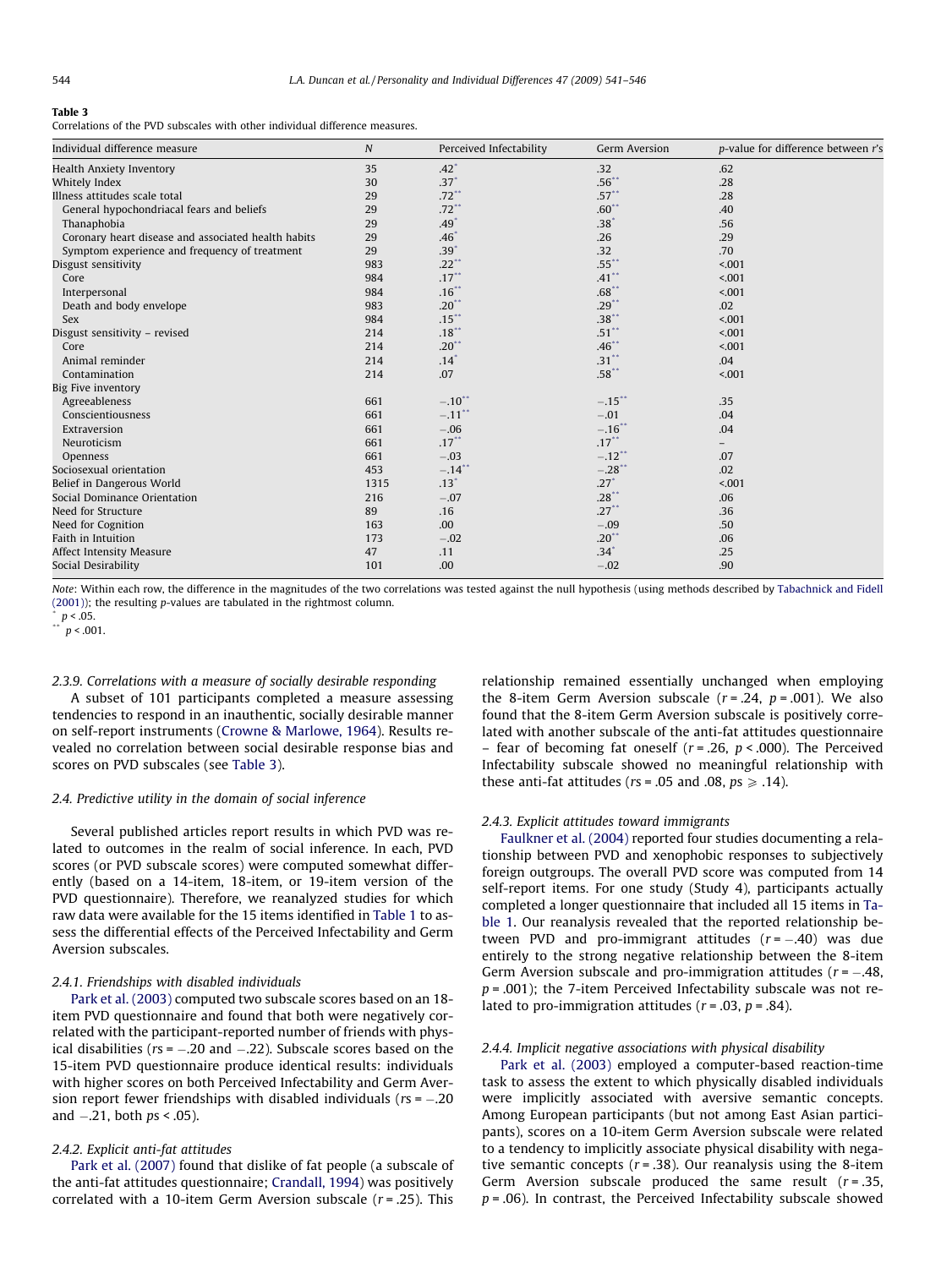<span id="page-4-0"></span>no relation to implicit negative associations with physical disability ( $r = .08$ ,  $p = .68$ ).

#### 2.4.5. Implicit ageism

One additional result reveals an outcome in which Perceived Infectability is uniquely predictive. Employing methods modeled after those of [Park et al. \(2003\), Duncan and Schaller \(submitted](#page-5-0) [for publication\)](#page-5-0) employed a computer-based reaction-time task to assess implicit ageism – the extent to which elderly adults are implicitly associated with negative semantic concepts. Results revealed that, among European participants for whom pathogen transmission was made temporarily salient by a slide show manipulation (but not among East Asian participants who watched the same slide show), the Perceived Infectability subscale strongly predicted implicit ageism ( $r = .56$ ,  $p < .05$ ). In contrast, there was no meaningful effect of Germ Aversion ( $r$  =  $-.26$ ,  $p$  = .35).

#### 3. Discussion

These analyses represent the first psychometric evaluation of an instrument that has been used across a variety of recent investigations in different research labs (e.g., Faulkner et al., 2004; Hodson & Costello, 2007; Navarrete & Fessler, 2006; Park et al., 2007; Welling et al., 2007). The results reveal two conceptually distinct factors measured reliably by 15 items. One factor (measured by seven items) assesses individuals' beliefs pertaining to their susceptibility to infectious diseases. The corresponding subscale (Perceived Infectability) correlates relatively highly with measures of hypochondria and health anxiety, but is distinct in two important ways. First, whereas other health anxiety measures assess beliefs about existing health status, Perceived Infectability assesses beliefs about vulnerability to future health problems. Second, whereas other health anxiety measures assess beliefs about diverse health problems, Perceived Infectability is specific to infectious diseases. The second factor (measured by eight items) assesses individuals' discomfort in situations that connote an increased likelihood for the transmission of pathogens. The corresponding subscale (Germ Aversion) is moderately correlated with measures assessing intuitive appraisal and emotional reactivity, and correlates relatively highly with measures that assess sensitivity to disgust – the emotional response that is linked to infectious disease avoidance (Curtis et al., 2004). Germ Aversion is not isomorphic with disgust sensitivity. Whereas disgust sensitivity measures assess emotional responses to a broad range of potentially disgust-arousing circumstances, Germ Aversion is specific to situations connoting the potential transmission of infectious diseases.

Given the conceptual distinction between the subscales, it's not surprising that they are only modestly intercorrelated. While one could compute an overall index of perceived vulnerability to disease (PVD), more nuanced predictions may be attained by computing the separate subscale scores. As summarized above, many phenomena tend to be predicted by one or the other, but not both. Within the domain of social inference, Germ Aversion predicts responses rooted in intuitive appraisals of disease transmission risk, whereas Perceived Infectability predicts responses informed by more rational appraisals. This distinction is consistent with evidence that Germ Aversion more strongly predicts implicit negative associations with individuals characterized by morphological anomalies (e.g., [Park et al., 2003\)](#page-5-0), whereas Perceived Infectability more strongly predicts implicit negative associations with individuals who tend to be characterized by diminished immunocompetence (e.g., the elderly; Duncan & Schaller, submitted for publication).

Additional questions and issues remain. It is not yet clear how best to interpret gender, national, and cultural differences on the PVD subscales. Although the gender differences are broadly consistent with gender differences in disgust sensitivity, and the cultural differences are broadly consistent with geographical differences in the prevalence of infectious diseases, the meanings of these differences, and their implications, remain to be explored. Additional research must be done to further explore the range of phenomena that might be predicted by the constructs assessed by the PVD scale.

#### 4. Conclusions

A surge of empirical research indicates that the threat posed by infectious diseases has implications for psychological outcomes. This research highlights the scientific value offered by an instrument that can specifically and reliably assess individual differences in perceived vulnerability to infectious disease. The perceived vulnerability to disease (PVD) questionnaire attempts to provide such an instrument. The empirical merit of the PVD questionnaire is suggested by its recent employment in multiple research labs. The PVD questionnaire had its utility constrained by the fact that the questionnaire had never previously been subjected to careful psychometric scrutiny, and that no version of the questionnaire had ever been archived in the scientific literature. We hope that this article helps to address those issues.

# Ethical statement

The rights of all participants in the studies were protected, and the studies carried out under the guidelines approved by the Behavioral Research Ethics Boards of the respective institutions.

#### References

- Ackerman, J. M., Becker, D. V., Mortensen, C. R., Sasaki, T., Neuberg, S. L., & Kenrick, D. T. (2009). A pox on the mind: Disjunction of attention and memory in the processing of physical disfigurement. Journal of Experimental Social Psychology, 45, 478–485.
- Altemeyer, B. (1988). Enemies of freedom: Understanding right-wing authoritarianism. San Francisco: Jossey-Bass.
- Cacioppo, J. T., & Petty, R. E. (1982). The need for cognition. Journal of Personality and Social Psychology, 42, 116–131.
- Crandall, C. S. (1994). Prejudice against fat people: Ideology and self-interest. Journal of Personality and Social Psychology, 66, 882–894.
- Crowne, D. P., & Marlowe, D. (1964). The approval motive. New York: John Wiley and Sons.
- Curtis, V., Aunger, R., & Rabie, T. (2004). Evidence that disgust evolved to protect from risk of disease. Proceedings of the Royal Society B, 271, S131–S133.
- Duncan, L. A., & Schaller, M. (submitted for publication). Prejudicial attitudes toward older adults may be exaggerated when people feel vulnerable to infectious disease: Evidence and implications.
- Epstein, S., Pacini, R., Denes-Raj, V., & Heier, H. (1996). Individual differences in intuitive–experiential and analytical–rational thinking styles. Journal of Personality and Social Psychology, 71, 390–405.
- Faulkner, J., Schaller, M., Park, J. H., & Duncan, L. A. (2004). Evolved disease-avoidance mechanisms and contemporary xenophobic attitudes. Group Processes and Intergroup Relations, 7, 333–353.
- Ferguson, E., & Daniel, E. (1995). The illness attitudes scale (IAS): A psychometric evaluation of a non-clinical population. Personality and Individual Differences, 18, 463–469.
- Fessler, D. M. T., Eng, S. J., & Navarrete, C. D. (2005). Elevated disgust sensitivity in the first trimester of pregnancy: Evidence supporting the compensatory prophylaxis hypothesis. Evolution and Human Behavior, 26, 344–351.
- Fincher, C. L., Thornhill, R., Murray, D. R., & Schaller, M. (2008). Pathogen prevalence predicts human cross-cultural variability in individualism/collectivism. Proceedings of the Royal Society B, 275, 1279–1285.
- Haidt, J., McCauley, C., & Rozin, P. (1994). Individual differences in sensitivity to disgust: A scale sampling seven domains of disgust elicitors. Personality and Individual Differences, 16, 701–713.
- Hodson, G., & Costello, K. (2007). Interpersonal disgust, ideological orientations, and dehumanization as predictors of intergroup attitudes. Psychological Science, 18, 691–698.
- John, O. P., & Srivastava, S. (1999). The big five trait taxonomy: History, measurement, and theoretical perspectives. In L. A. Pervin & O. P. John (Eds.), Handbook of personality: Theory and research (2nd ed., pp. 102–138). New York: Guilford Press.